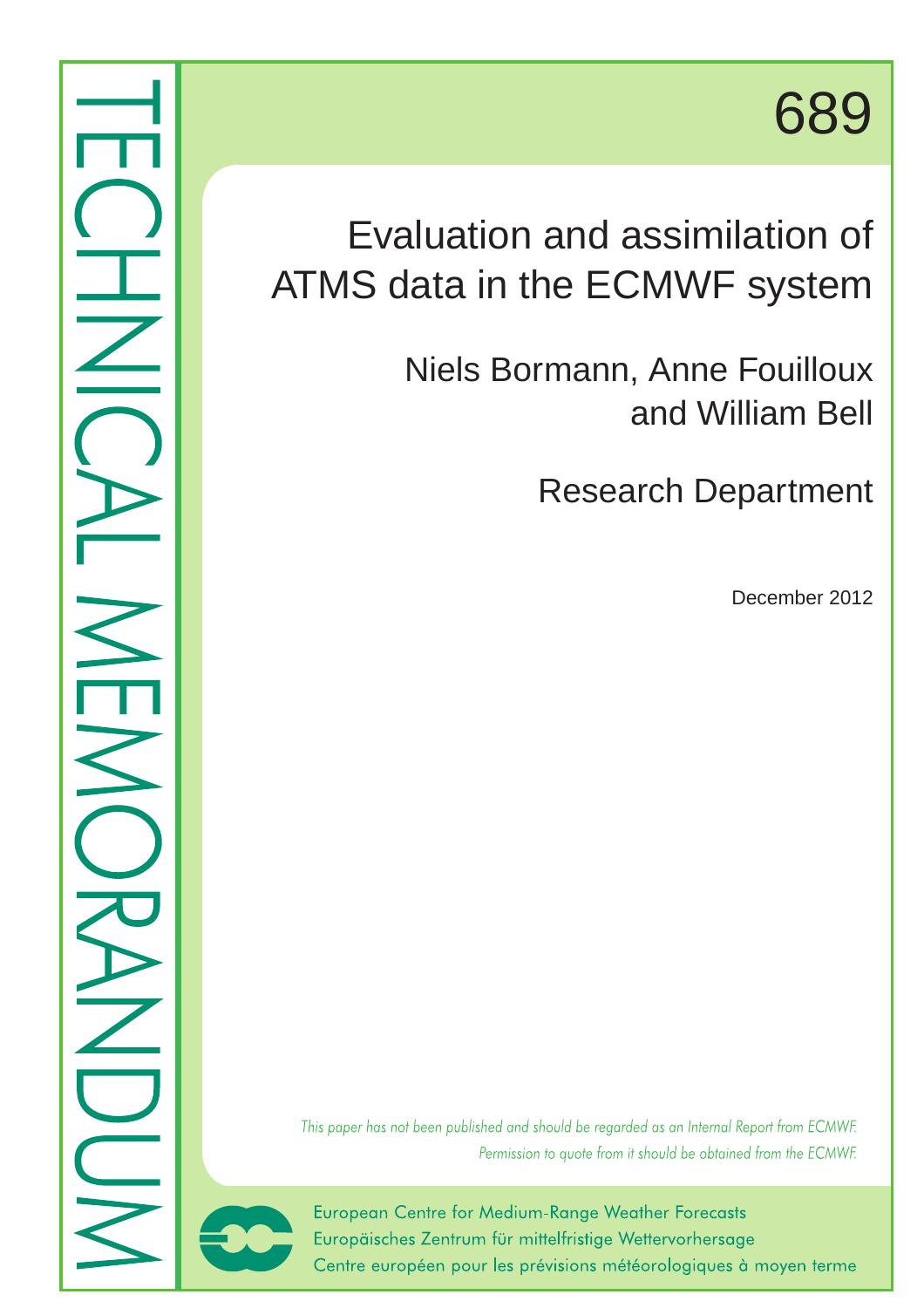Series: ECMWF Technical Memoranda

A full list of ECMWF Publications can be found on our web site under: <http://www.ecmwf.int/publications/>

Contact: library@ecmwf.int

°c Copyright 2012

European Centre for Medium-Range Weather Forecasts Shinfield Park, Reading, RG2 9AX, England

Literary and scientific copyrights belong to ECMWF and are reserved in all countries. This publication is not to be reprinted or translated in whole or in part without the written permission of the Director-General. Appropriate non-commercial use will normally be granted under the condition that reference is made to ECMWF.

The information within this publication is given in good faith and considered to be true, but ECMWF accepts no liability for error, omission and for loss or damage arising from its use.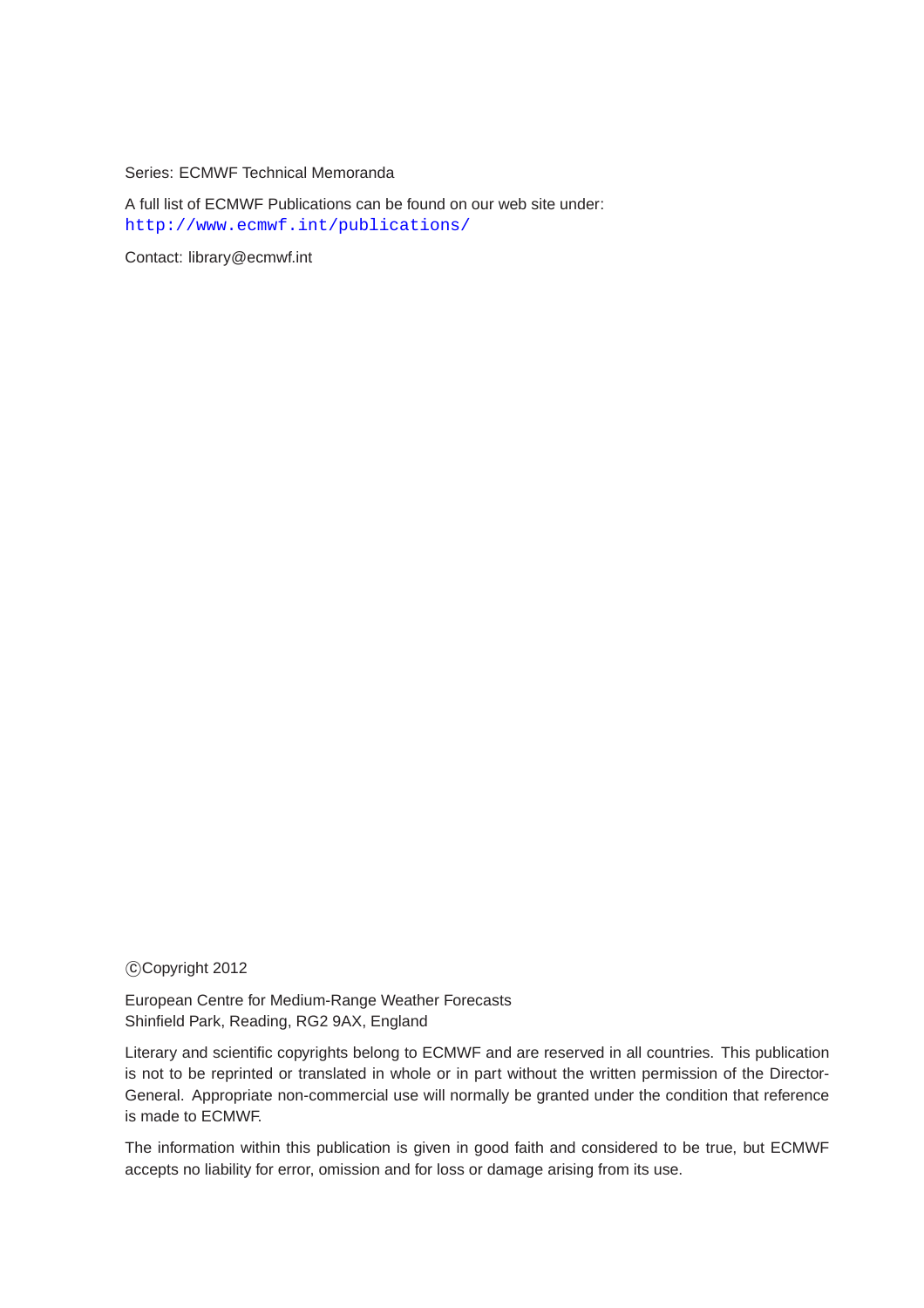

#### **Abstract**

This memorandum reports on the first experiences with ATMS data at ECMWF, both in terms of the contribution to the calibration/validation exercise, and in terms of initial assimilation trials. Comparisons in brightness temperature space against short-term forecasts are used to establish the fidelity of the data.

Monitoring of ATMS data against short-term forecasts show that the data are generally of good quality, with a noise performance that is well within specification and, after appropriate averaging, comparable to or better than that of AMSU-A. Biases vary smoothly with scan-positions, even before an appropriate antenna pattern correction has been established, and ATMS looks better than AMSU-A in this regard. Outer scan positions can be assimilated without restrictions due to biases, and together with the wider swath this leads to a much improved coverage from ATMS compared to one AMSU-A. There are indications of larger inter-channel and spatial error correlations in ATMS data than for AMSU-A, possibly linked to a weak cross-track striping effect.

The analysis and forecast impact in initial assimilation trials over two seasons are significantly positive in the short-range over the Southern Hemisphere and in the long range over the Northern Hemisphere, with an otherwise overall neutral impact.

## **1 Introduction**

This memorandum reports on an evaluation of data from the Advanced Technology Microwave Sounder (ATMS) in the ECMWF system. ATMS was launched onboard the Suomi National Polar-orbiting Partnership (Suomi-NPP) satellite on 28 October 2011. Suomi-NPP is the preparatory satellite for the next generation of operational meteorological polar orbiting satellites of the USA. Alongside ATMS, it also carries the Cross-track Infrared Sounder (CrIS) and the Ozone Mapper and Profiler Suite (OMPS), both being of high relevance to Numerical Weather Prediction (NWP). Data from ATMS and CrIS started to arrive routinely at ECMWF on 26 June 2012.

The ATMS instrument continues the heritage of the AMSU-A and MHS radiometers, microwave instruments that are providing temperature and humidity sounding capabilities, respectively. AMSU-A in particular has been established as one of the leading satellite instruments contributing to today's forecast skill (e.g., Radnoti et al. 2010, Eyre et al. 2012, Jung and Riishøjgaard 2012). Microwave data is less affected by the presence of clouds than infrared data, therefore providing important information in areas not sensed by other nadir sounding instruments. A successful exploitation of ATMS data for NWP is of paramount importance to maintain or improve forecast quality for the future.

The aim of this memorandum is twofold. Firstly, we provide an evaluation of the ATMS data in terms of comparisons against short-term forecasts. This has been proven to be a powerful tool for the evaluation of new satellite data (e.g., Bell et al. 2008, Lu et al. 2011), and it is an integral contribution to the calibration/validation activity. Secondly, we report on initial assimilation trials with ATMS, in preparation for the operational assimilation of this new data source. The results presented here have been obtained during the calibration/validation phase for ATMS, and data characteristics are therefore subject to change as the data processing is further improved.

The structure of the memorandum is as follows. We first provide an overview of the ATMS instrument characteristics, followed by a description of the experiments used to evaluate the data. Section [4](#page-6-0) summarises our findings from a comparison of ATMS data against short-term forecasts, whereas section [5](#page-11-0) discusses the forecast impact from assimilating ATMS data. Finally, our conclusions are provided in the last section.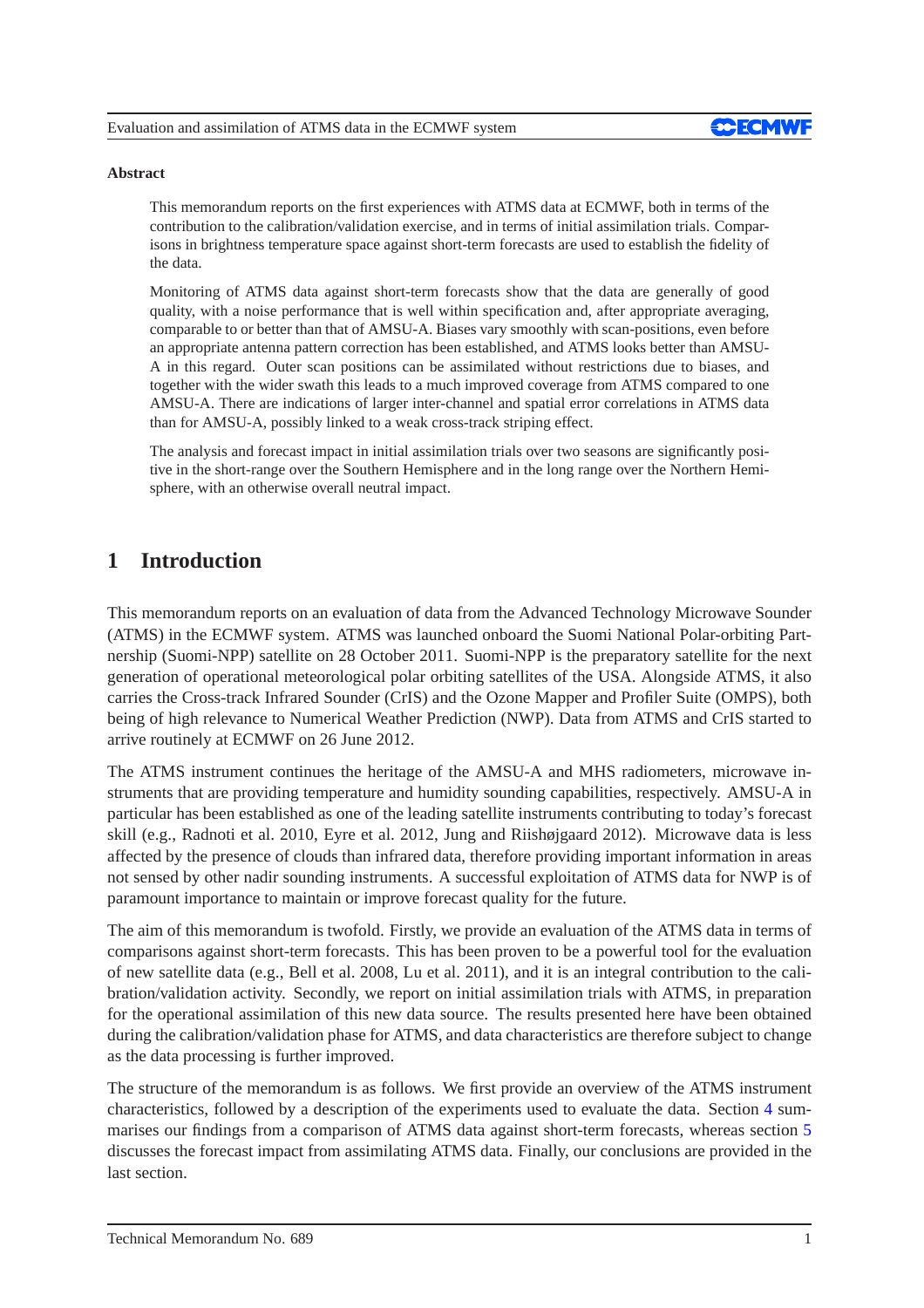## **2 ATMS**

ATMS is a 22 channel microwave radiometer that combines AMSU-A and MHS heritage channels with one additional temperature channel and two humidity sounding channels (Table 1, see also Muth et al. 2004 and NASA 2011). The temperature and humidity Jacobians for the main sounding channels are displayed in Fig. [1;](#page-4-0) ATMS channels 6-15 are similar to AMSU-A channels 5-14, and ATMS channels 18, 19 and 22 are similar to MHS channels 5, 4 and 3, respectively. All channels are sampled every 1.11<sup>°</sup> at 96 scan positions, with a cross-track swath width of 2,300 km, significantly wider than the 2,074 km for AMSU-A or MHS. As a result, ATMS data coverage shows no gaps between swaths in the tropics.

*Table 1: ATMS channels. The FOV size differs by channel: channels 1 and 2 have a FOV of 75 km at nadir, 3-16 32 km, and 17-22 16 km. The polarisation changes with cross-track scan position, and only the polarisation at nadir is given.* <sup>1</sup> *indicates a polarisation difference to the equivalent AMSU-A or MHS channel,* <sup>2</sup> *indicates a new channel not previously available on AMSU-A or MHS, and* <sup>3</sup> *indicates a channel for which the central frequency has changed significantly compared to MHS.*

| Channel        | Frequency [GHz] and polari-    | Channel | Frequency [GHz] and polari-     |
|----------------|--------------------------------|---------|---------------------------------|
| number         | sation at nadir                | number  | sation at nadir                 |
|                | 23.8 V                         | 12      | $57.29 \pm 0.3222 \pm 0.048$ H  |
| $\overline{2}$ | 31.4 V                         | 13      | $57.29 \pm 0.3222 \pm 0.022$ H  |
| 3              | 50.3 H <sup>1</sup>            | 14      | $57.29 \pm 0.3222 \pm 0.010$ H  |
| $\overline{4}$ | $51.76\,H^2$                   | 15      | $57.29 \pm 0.3222 \pm 0.0045$ H |
|                | 52.8 $H^1$                     | 16      | 88.2 V                          |
| 6              | 53.596 $\pm$ 0.115 H           | 17      | $165.5 \text{ H}^{1,3}$         |
|                | 54.4 H                         | 18      | $183.31 \pm 7.0 \text{ H}^1$    |
| 8              | 54.94 $H^1$                    | 19      | $183.31 \pm 4.5$ H <sup>2</sup> |
| 9              | 55.5 H                         | 20      | $183.31 \pm 3.0$ H              |
| 10             | 57.29 H                        | 21      | $183.31 \pm 1.8$ H <sup>2</sup> |
| 11             | $57.29 \pm 0.3222 \pm 0.217$ H | 22      | $183.31 \pm 1.0$ H              |

The spatial sampling, field of view (FOV), and noise of the temperature-sounding channels of ATMS differ markedly from those of AMSU-A. The data are sampled more densely (1.11° compared to 3.33°), with a smaller footprint (32 km at nadir compared to 48 km), but larger noise (e.g., specification of 0.5 K compared to 0.25 K for tropospheric sounding channels). This is of relevance to NWP: to achieve a performance comparable to AMSU-A, and to reduce the noise to levels desirable for NWP, averaging of ATMS footprints is considered necessary. Several approaches have been developed, such as averaging of the neighbouring 3 scan-positions and scan-lines (referred to as 3x3 averaging), Backus-Gilbert weighted averaging, or Fourier-based methods. Here we consider only the simple 3x3 averaging. This will be applied to channels 3-22, and unless indicated otherwise only statistics for averaged data are shown here.

Another aspect of ATMS is that channels 1 and 2 have a significantly larger FOV size than the sounding channels (75 km compared to 32 or 16 km), even after the 3x3 averaging of the sounding channels. The spatial detail represented in these channels therefore does not match that of the temperature sounding channels. Channels 1 and 2 are frequently used in quality control decisions for NWP, and this mis-match in scales has to be kept in mind when adopting quality control procedures from AMSU-A. For channels 1 and 2 we use the central field of view in each 3x3 group unaveraged.

Due to problems with initial versions of the antenna pattern correction for ATMS, all our results are based on so-called antenna temperatures, ie, values before antenna pattern correction. For AMSU-A or MHS, brightness temperatures after antenna pattern correction are usually used at ECMWF instead.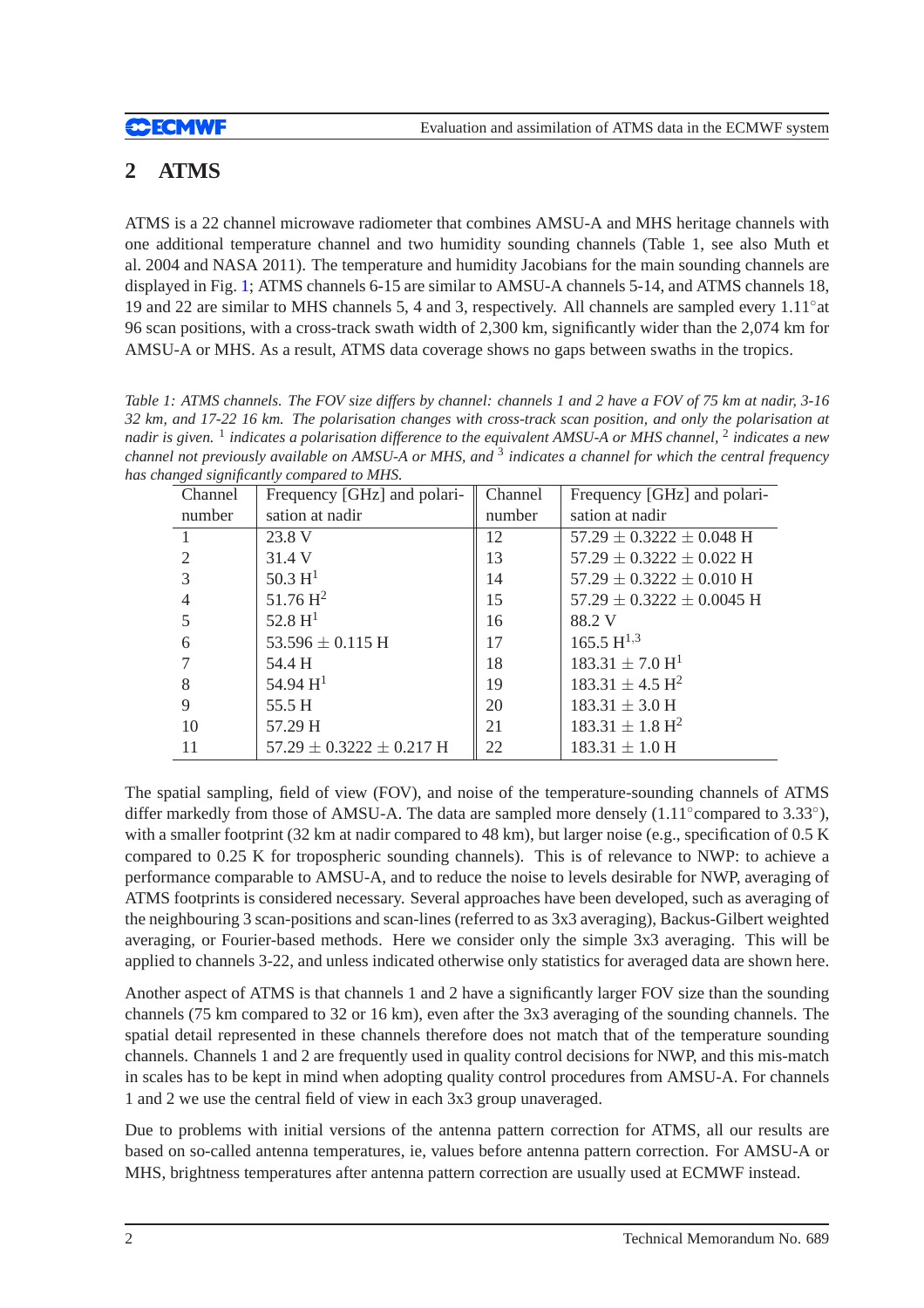

<span id="page-4-0"></span>*Figure 1: Temperature Jacobians for the main temperature sounding channels (left) and humidity Jacobians for the humidity sounding channels (right) of ATMS for a standard mid-latitude reference profile. Both are with respect to perturbations in layers of log(pressure), and the humidity Jacobians have been calculated with respect to a 10 % increase in humidity.*

## **3 Experiments and quality control**

ATMS brightness temperatures have been assessed in the ECMWF assimilation system. To do so, two experiments are presented here: a control experiment in which ATMS data are passively monitored, and another experiment in which ATMS data are actively assimilated. Both experiments use ECMWFs 12 h 4DVAR system, with a spatial model resolution of T511 ( $\approx$  40 km), an incremental analysis resolution of T255 ( $\approx$  80 km) and 91 levels in the vertical. Experiments were conducted over two seasons, the first period covering 15 December 2011 - 6 February 2012, and the second period covering 28 June - 31 August 2012. Ten-day forecasts were calculated from each 0 Z analysis.

The control and ATMS experiments otherwise use the full observing system assimilated operationally at ECMWF at the time. This includes conventional data as well as radiances from 5 AMSU-A instruments, 3 MHS instruments, 2 HIRS instruments, as well as from AIRS and IASI. In particular, NOAA-18 (AMSU-A and MHS), NOAA-19 (AMSU-A and MHS), and Aqua (AMSU-A) already provide similar microwave sounding data in this system in orbits similar to the NPP orbit with its 13:30 equator crossing time, as summarised further in Table [2.](#page-4-1)

| Satellite      | Equator crossing time | AMSU-A      | AMSU-B/MHS    |  |
|----------------|-----------------------|-------------|---------------|--|
| NOAA-15        | 16:43                 | Assimilated | Not available |  |
| $NOAA-16$      | 8:36                  | Monitored   | Monitored     |  |
| NOAA-18        | 14:57                 | Assimilated | Assimilated   |  |
| NOAA-19        | 13:33                 | Assimilated | Assimilated   |  |
| Aqua           | 13:37                 | Assimilated | Not available |  |
| <b>METOP-A</b> | 9:30                  | Assimilated | Assimilated   |  |

<span id="page-4-1"></span>*Table 2: Other microwave sounding instruments used in the ECMWF operational system at the time of writing. Note that not all channels are used for all instruments.*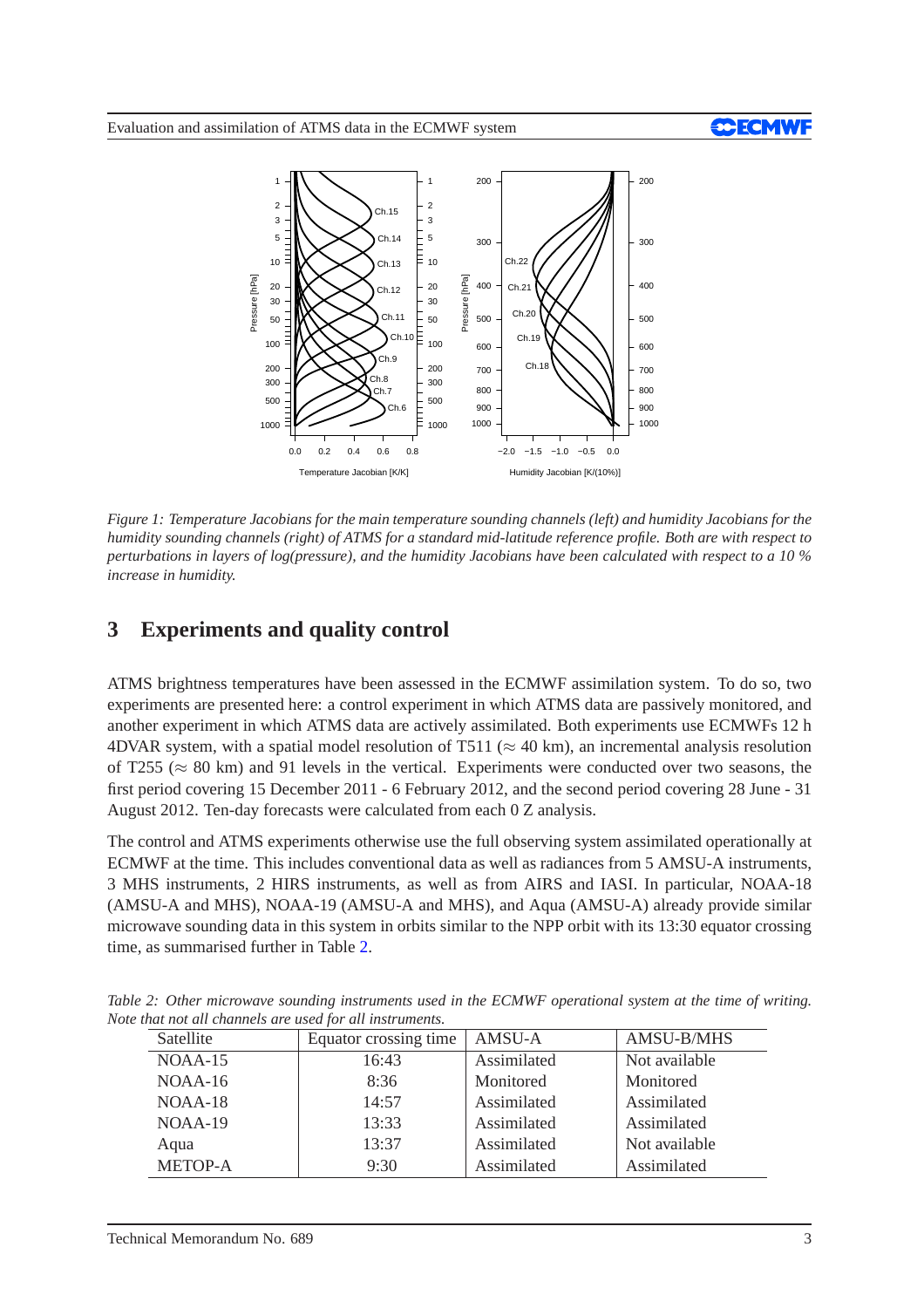In the ATMS experiments, the temperature sounding channels 6-15 and the humidity sounding channels 18-22 are used. Channels 6-8 and 18-22 with some surface sensitivity are used over open sea only (with a tighter test for sea-ice for channels 6, 18 and 19), whereas the other channels are used everywhere. The assimilation system uses RTTOV version 10 for all radiance simulations (e.g., Hocking et al. 2012), including those for ATMS.

For the temperature sounding channels, the quality control for cloud or rain contaminated observations is inspired by that currently used for AMSU-A, but with a number of modifications: Channels 6-8 are excluded if the absolute value of the FG-departure for channel 3 is larger than 5 K. In addition, channels 6-8 are also rejected if an observation-based estimate of the liquid water path (LWP) exceeds a certain threshold, with the thresholds being  $0.12 \text{ kg/m}^2$  for channels 6, 7, and  $0.15 \text{ kg/m}^2$  for channel 8. The liquid water path estimate is based on channels 1 and 2, and follows Grody et al. (2001). Note that channels 1 and 2 are used for this without the 3x3 averaging, yet due to the instrument design the footprint size of these channels is still larger than that of the sounding channels after averaging. This means cloud or precipitation features will appear spatially smoother in these channels. While this aspect is suboptimal, we have not found it a pressing problem, and the choice of LWP threshold introduces the larger uncertainty in terms of used data numbers. The above settings for the quality control have been derived based on simulations of cloud effects and comparisons of screened observations with other data, combined with FG-departure based analyses such a shown in Fig. [2.](#page-5-0) Figure [2](#page-5-0) illustrates how FG-departures increase with LWP and the channel 3 FG-departure, and this information can be used as guidance to set thresholds to limit the forward model error arising from neglecting cloud effects. Note that estimates of situation-dependent background errors also indicate larger errors in the FG with increasing LWP, but the signal from neglecting clouds in the radiative transfer dominates the FG-departure signal (not shown).

For the humidity sounding channels, the quality control is as follows: Again, channels 18-22 are excluded when the absolute value of the FG-departure for channel 3 is larger than 5 K, and channel 18 is rejected if LWP  $> 0.12$  kg/m<sup>2</sup>. In addition, a threshold check on a scatter index is used, excluding data for which Tb16 - Tb17  $(46.94 + 0.248 \theta) > 10$  K (following Bennartz et al. 2002, with  $\theta$  the zenith angle in degrees). The scatter index aims to detect scenes for which significant scattering is present (due to clouds), and the value subtracted from the brightness temperature difference between channels 16 and 17 (Tb16 - Tb17) should ideally take the local conditions into account. Attempts to do so, based on FG-



<span id="page-5-0"></span>*Figure 2: a) Root mean square of the FG-departure for ATMS channel 6 as a function of LWP and the channel 3 FG-departure. Statistics are based on data over sea, for the period 1-31 July 2012. Only bins with a minimum of 100 observations are shown. b) As in a), but for the number of observations per LWP/channel 3 departure bin.*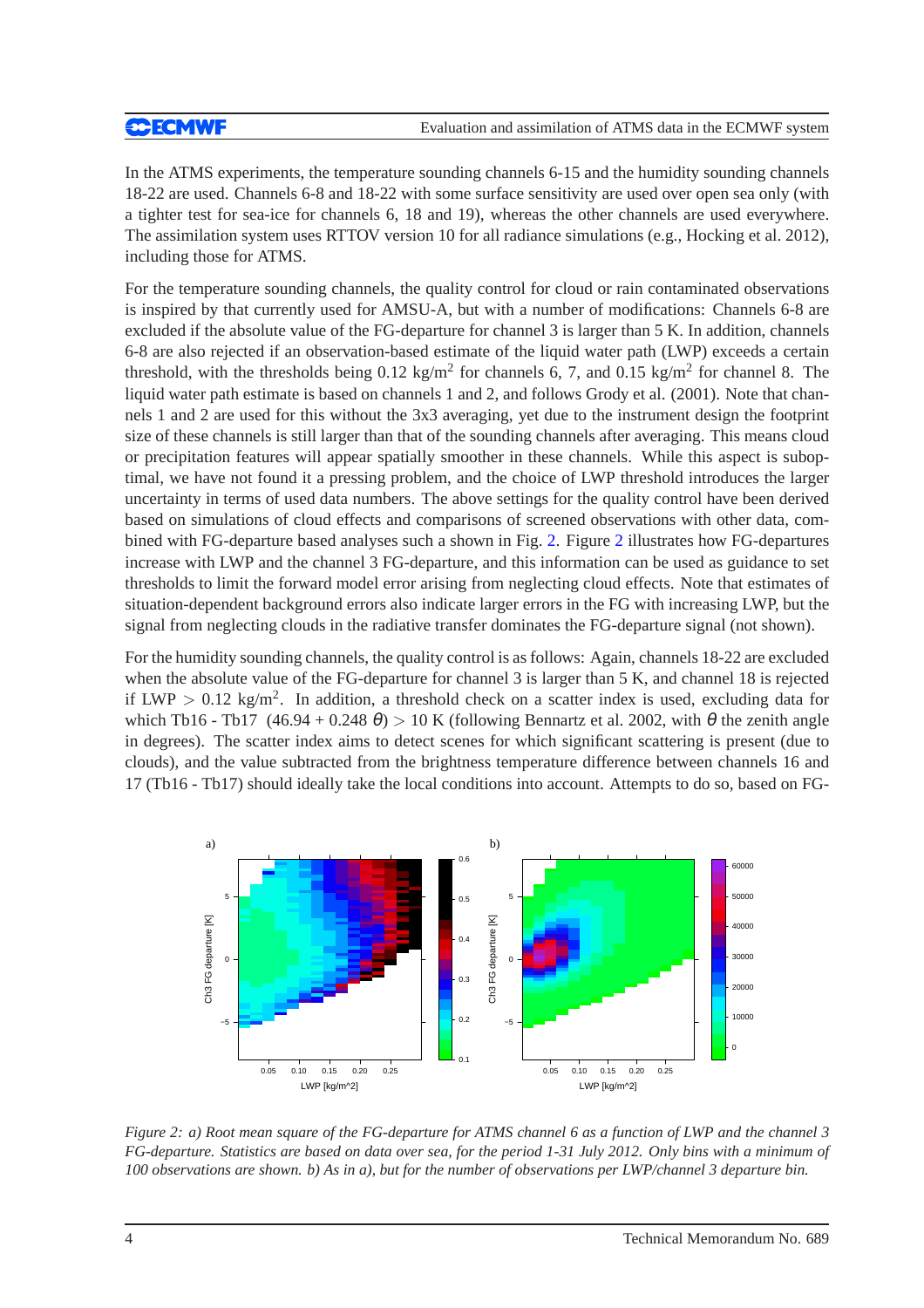

| Channel number                 |  | $9 - 15$ | $19-22$ |
|--------------------------------|--|----------|---------|
| Number of observations passing |  | .00      | 68      |
| quality control $[\%]$         |  |          |         |

<span id="page-6-1"></span>*Table 3: Percentage of observations passing rain and cloud-related quality control over open sea for ATMS.*

simulations, resulted in more data being used but a poorer forecast performance, so the simpler global formulation is being used here. This aspect may have to be revisited in the future.

The percentage of observations passing the rain and cloud-related quality control over open sea by ATMS channel is given in Table [3.](#page-6-1) For the temperature-sounding channels, the quality control is slightly less restrictive than that for AMSU-A, whereas for the humidity sounding channels the quality control for ATMS is more stringent, especially around the Intertropical Convergence Zone.

Bias correction for ATMS is performed in the variational framework (e.g., Dee 2004), and the bias predictors are the same as for equivalent AMSU-A or MHS channels, including airmass as well as scanbias predictors (see Bormann and Bauer 2010). In the assimilation experiment, the data are thinned to a resolution of 140 km, giving preference to the scene that has the largest number of channels passing quality control. Observation errors are set to 0.35 K for the tropospheric temperature sounding channels 7-12 (0.4 K for channel 6), rising to 1.4 K for channel 15, with assumed observation errors of 2 K for the humidity sounding channels (see also Fig. [9\)](#page-10-0).

## <span id="page-6-0"></span>**4 Analysis of departure statistics**

In the following, we present an evaluation of ATMS data in terms of departure statistics against clear-sky brightness temperatures simulated from short-term forecasts as used in ECMWFs 4DVAR assimilation system. This provides a comparison against a reference with stable and well-characterised error characteristics for every observation, making it a powerful tool for calibration/validation exercises. Statistics will be compared against those from AMSU-A and MHS instruments already assimilated in the ECMWF system. We concentrate on the sounding channels that are considered for assimilation in this report.

#### **4.1 General evaluation**

Standard deviations of FG-departures suggest a noise performance of ATMS that is well within specifications, and overall consistent with pre-launch measurements (cf, Bell et al. 2011 for pre-launch noise measurements). Figure [3](#page-7-0) shows comparisons between standard deviations of FG-departures before and after 3x3 averaging, together with instrument noise estimates provided in the data. Note that differences between the instrument noise and the FG-departure values are expected due to errors in the FG, the radiative transfer or representativeness errors contributing to the FG-departures. For the temperature channels, the 3x3 averaging leads to the expected reduction of the standard deviation of FG-departures. For the humidity channels, the effect of the 3x3 averaging on the standard deviations is smaller compared to the temperature sounding channels. This is because the contribution of the random instrument noise to the standard deviations of FG-departures is smaller compared to spatially correlated errors in the FG, the representativeness, radiative transfer and quality control.

After the 3x3 averaging, the performance of ATMS is typically comparable to or better than that of AMSU-A instruments currently used in the ECMWF system (Fig. [4\)](#page-7-1). For the tropospheric channels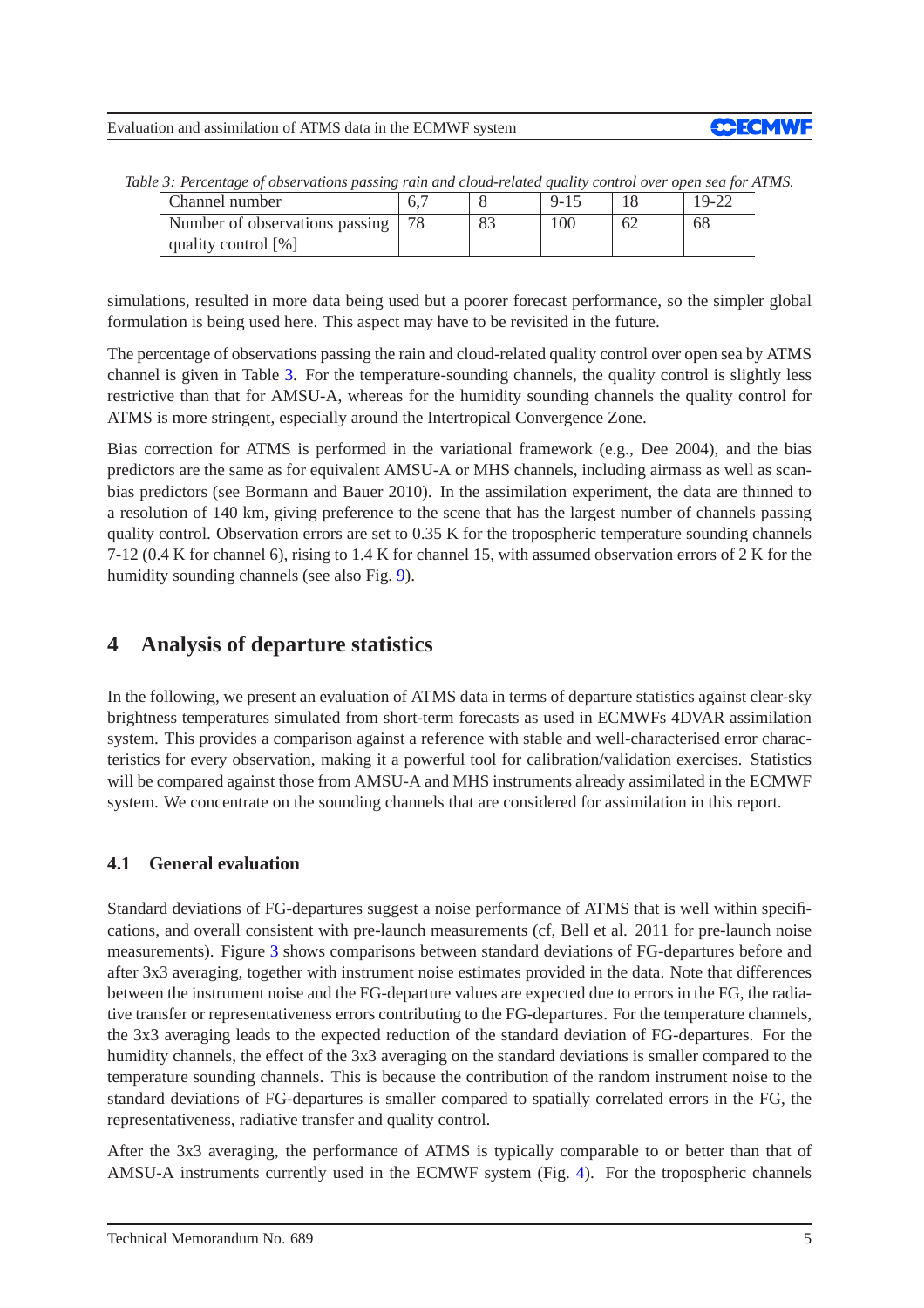

<span id="page-7-0"></span>*Figure 3: Standard deviation of FG-departures after quality control and bias correction for ATMS channels 6- 15 and 18-22. Black indicates values before footprint averaging, grey after averaging 3x3 footprints. Blue and cyan are estimates of random instrument noise as provided in the data, before and after averaging, respectively. Statistics are based on all data over sea, between* ± *60*◦ *latitude, for the period 1-31 July 2012.*

(ATMS 6-9), ATMS performs clearly better than all the AMSU-A instruments currently assimilated in terms of standard deviations of FG-departures. Note that some of these channels have already failed for the AMSU-A instruments currently in orbit, and ATMS therefore restores lost observing capabilities here. In terms of mean biases, ATMS lies within the range of biases observed for AMSU-A instruments (as can be seen from the mean bias corrections shown in Fig. [4\)](#page-7-1). Note, however, that for NOAA-15, NOAA-18 and Aqua an empirical scaling factor for the optical depth calculations is used, designed to



<span id="page-7-1"></span>*Figure 4: FG-departure statistics for ATMS temperature sounding channels after 3x3 averaging, in comparison to equivalent AMSU-A channels for all other AMSU-A instruments currently assimilated at ECMWF. The three panels show the standard deviation (left), normalised standard deviation (normalised to one for ATMS, middle), and the mean bias correction (right). Statistics are based on data after bias correction and quality control for 1-31 July 2012.*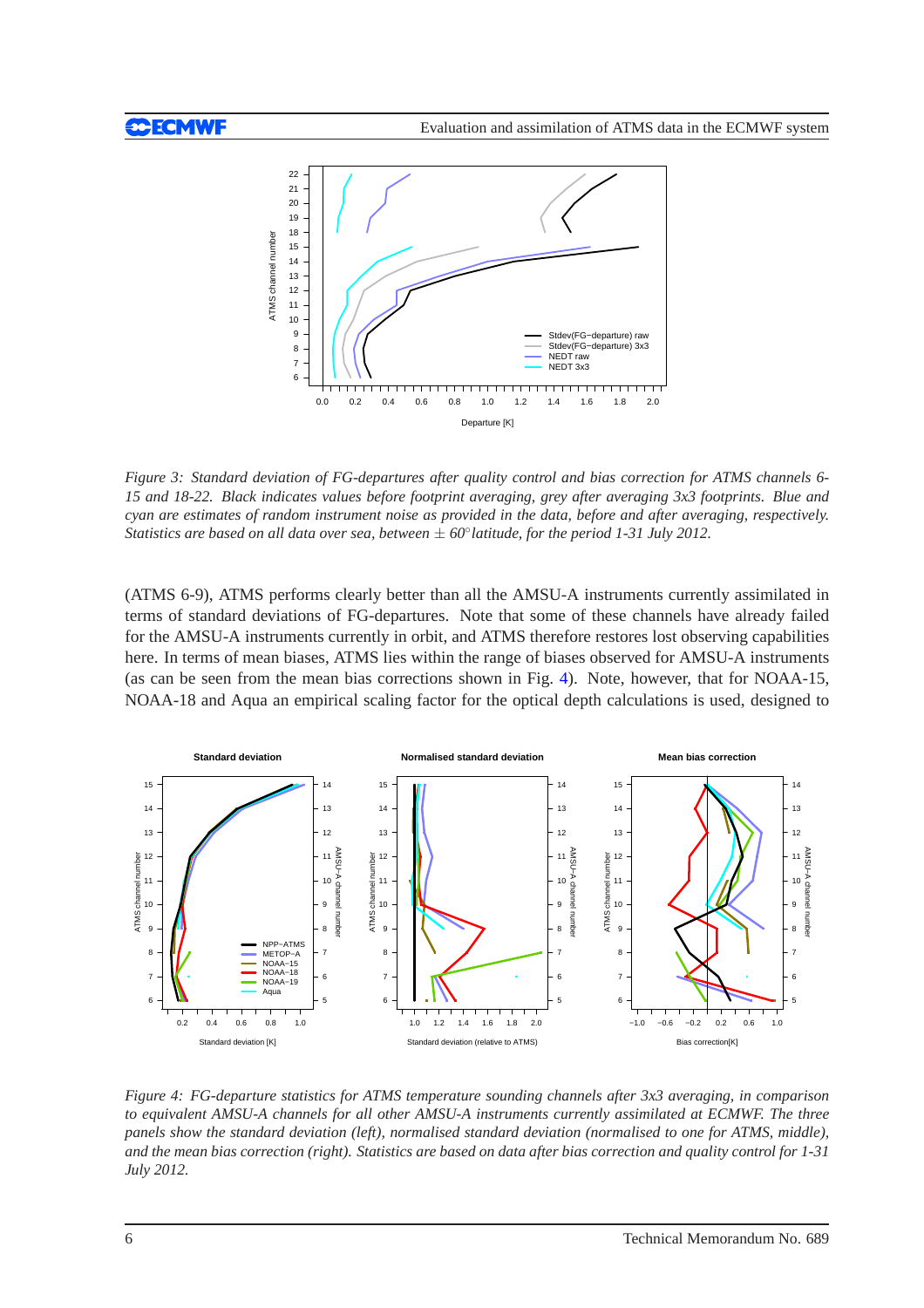#### Evaluation and assimilation of ATMS data in the ECMWF system





<span id="page-8-0"></span>*Figure 5: Observation minus FG bias (before bias correction) as a function of ATMS scan position for ATMS channels 8-15 (blue), in comparison to equivalent AMSU-A channels/scan-positions from NOAA-18 (black). Statistics are based on all data over sea, between* ± *60*◦ *latitude, for the period 1-31 July 2012. Note that the AMSU-A values are based on antenna-corrected data, and include an empirical scaling factor for the optical depths in the radiative transfer calculations.*

reduce airmass-dependent biases in the data (e.g., Watts and McNally 2004, Di Tomaso and Bormann 2011), the effect of which is not included in the mean bias corrections shown here.

For the humidity sounding channels, the ATMS performance of the 3 MHS-like channels are similar to that of existing MHS instruments, but larger FG-errors, errors of representativeness and quality control differences make a comparison less stringent (not shown).

A comparison of scan-position dependent biases for ATMS and AMSU-A is given in Fig. [5.](#page-8-0) The scan biases are considerably smoother for ATMS, especially for the outermost scan positions, for which the AMSU-A data tends to show marked differences in the bias characteristics. Due to these different bias characteristics, the outermost 3 AMSU-A scan-positions on either side are currently not assimilated at ECMWF. It appears that such a cautious data selection is not necessary for ATMS; the variational bias correction successfully removes biases for all scan-positions on the basis of a 3rd order polynomial in the scan-position. Hence, data from all scan-positions can be used for ATMS. Combined with the wider swath width, this leads to a significantly better spatial coverage of usable data from ATMS compared to AMSU-A (33 % more footprints after averaging, compare also Figures [6](#page-9-0) and [7\)](#page-9-1).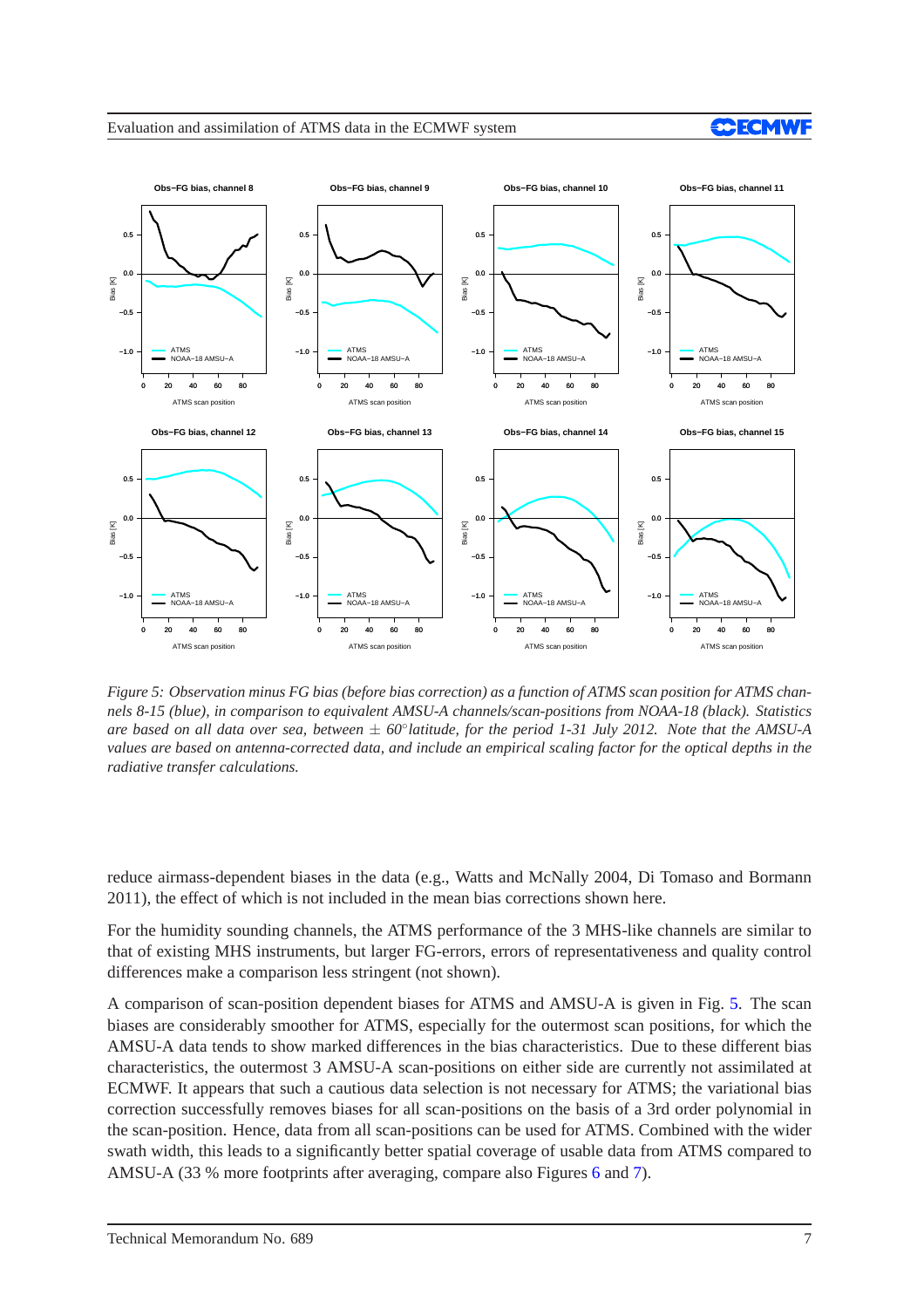

<span id="page-9-0"></span>*Figure 6: First Guess departure (observation minus First Guess, after 3x3 averaging and bias correction) for ATMS channel 12 between 1 July 2012, 21 Z and 2 July 2012 9 Z.*



<span id="page-9-1"></span>*Figure 7: First Guess departure (observation minus First Guess, after 3x3 averaging and bias correction) for NOAA-19 AMSU-A channel 11 between 1 July 2012, 21 Z and 2 July 2012 9 Z. Only the scan positions considered for assimilation are shown here, ie, the outermost 3 scan positions on each side are not shown.*

#### **4.2 Striping and observation error characterisation**

While the characteristics in terms of FG-departure statistics suggest a performance of ATMS comparable to or better than AMSU-A in terms of noise, closer inspection nevertheless suggests some noteworthy issues with the ATMS data. Figure [6](#page-9-0) shows a weak cross-track striping pattern in the differences between observations and FG-equivalents, not present in the equivalent AMSU-A channel (cf Fig. [7\)](#page-9-1). Similar pattern are apparent for many other channels. This suggests a scanline-dependent correlated error in the ATMS data. The effect has been noted by other authors in other assimilation systems (e.g., Collard et al. 2012, Doherty et al. 2012). The effect has been traced back to 1/f gain fluctuations in the low noise amplifier of ATMS (Kent Anderson 2012, pers. communication). These fluctuations mean that the true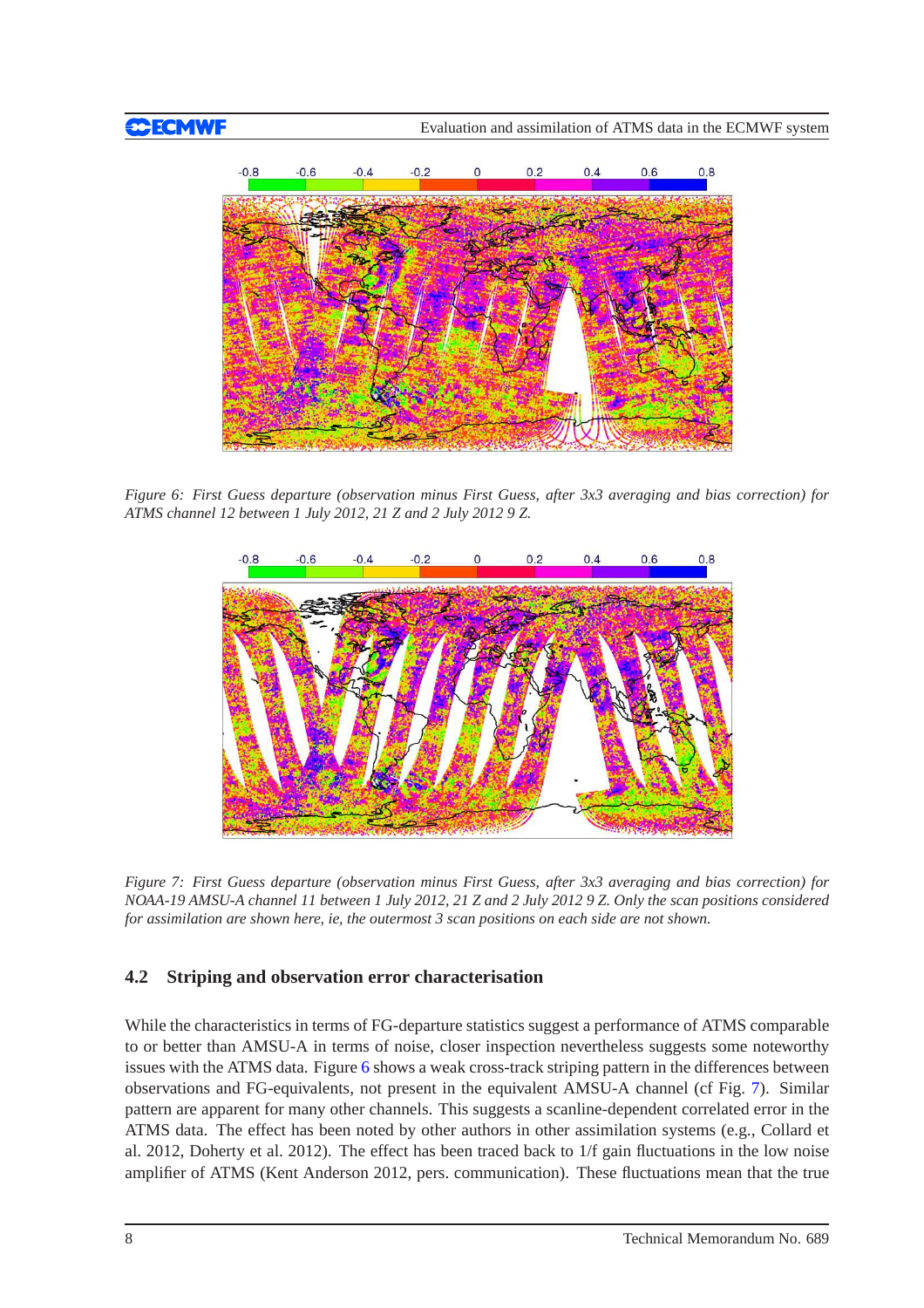

<span id="page-10-1"></span>*Figure 8: Estimates of inter-channel error correlations based on the Desroziers diagnostics for ATMS. Statistics are based on used data over sea for 1-31 July 2012 (only scenes for which all considered channels are assimilated).*



<span id="page-10-0"></span>*Figure 9: Estimates of observation errors for ATMS, based on the Hollingsworth/Lönnberg (purple) and the Desroziers method (red). Also shown are estimates of the instrument noise as provided in the data (black), the observation error assumed in the assimilation (grey), and the standard deviations of FG-departures (dashed grey). Statistics are based on used data over sea for 1-31 July 2012 (only scenes for which all considered channels are assimilated).*

gain of the instrument exhibits relatively long period ( $\approx 1$  s) fluctuations. When the cold/warm target views are used to characterize this gain the resulting estimated gain is not accurate after timescales of around 1 s. Unlike thermal (white) noise 1/f noise cannot be dealt with easily by averaging, so efforts to address this by optimising the calibration averaging have been unsuccessful.

Similarly, observation error diagnostics suggest that there is a notable difference in the size of the contributions of random and correlated error for ATMS compared to AMSU-A. These diagnostics have been calculated from departures obtained from the assimilation of ATMS data, following the approaches used in Bormann and Bauer (2010). Estimates of spatial and inter-channel error correlations for ATMS point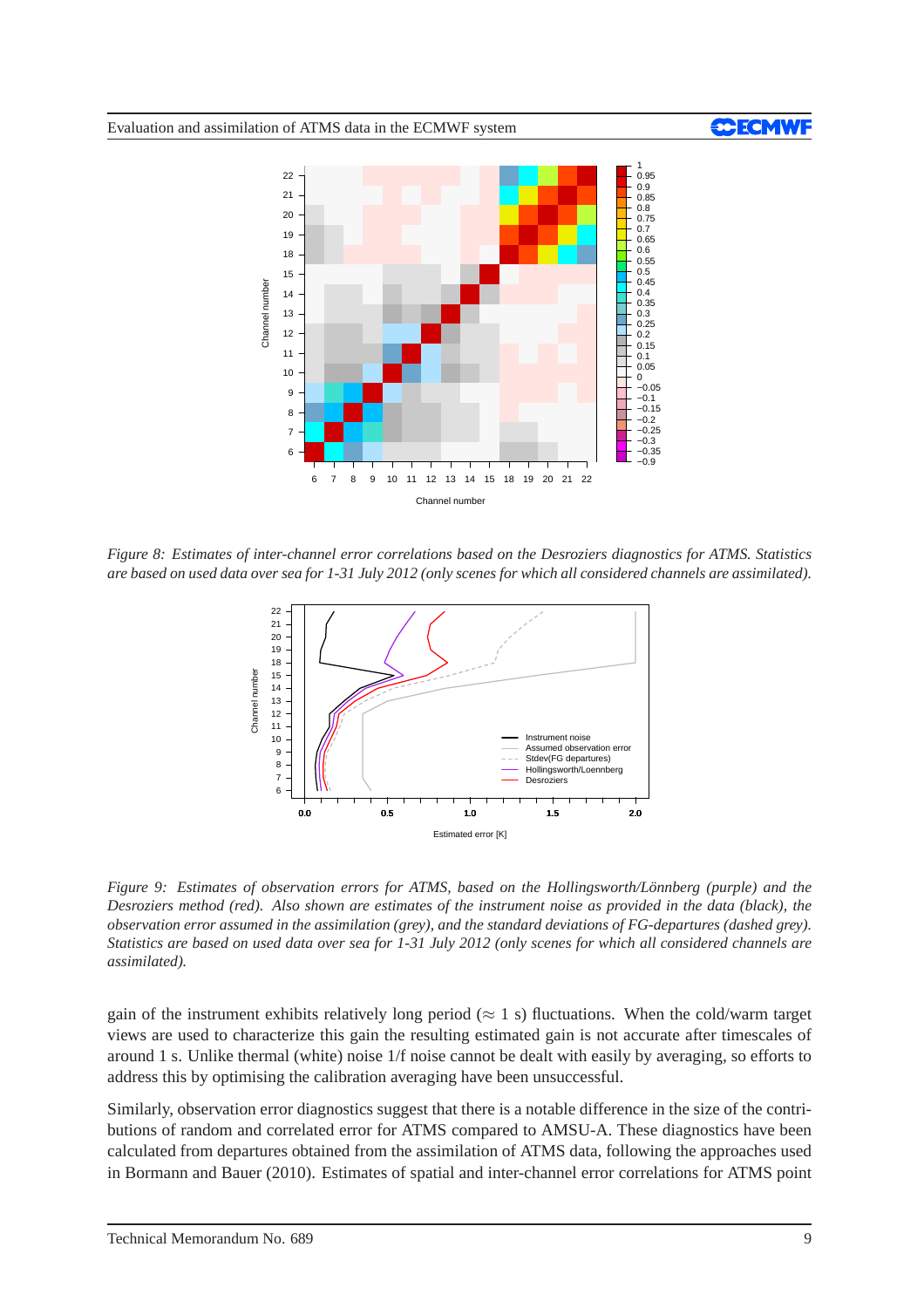to the presence of errors that are correlated spatially and between channels (e.g., Fig. [8\)](#page-10-1). The size of the correlations is considerably larger for ATMS than for AMSU-A counterparts; for AMSU-A, estimates for inter-channel error correlations are largely negligible (cf Bormann and Bauer 2010). This suggests an instrument-related feature, likely to be linked to the striping effects mentioned above. There appear to be two blocks of channels with more significant inter-channel error correlations, channels 6-9 and channels 10-15. Estimates for the observation errors (<sup>σ</sup>*o*) are considerably larger than the instrument noise values provided in the data (again in contrast to what has been found in the past for AMSU-A), also suggesting the presence of a further error source not present for AMSU-A. For the humidity sounding channels, the observation error covariance diagnostics are more consistent with those found for MHS, with significant error correlations between the humidity sounding channels. These are most likely the result of errors of representativeness or radiative transfer, rather than instrument-related effects.

The presence of notable error correlations is likely to have implications on how ATMS data is to be assimilated. Currently, it is standard practice that such error correlations are ignored in the assimilation. However, Bormann and Collard (2012) show that neglecting interchannel error correlations can lead to a detrimental assimilation of observations affected by such error correlations if the diagonal observation errors are not inflated. Successful assimilation of observations with error correlations is possible when assuming a diagonal observation error covariance matrix, but considerable error inflation factors have to be used. While inter-channel error correlations could be taken into account in the assimilation, we chose to assimilate ATMS assuming diagonal observation errors in the present study, and our observation errors are inflated as shown in Fig. [9.](#page-10-0) In this context it is worth mentioning that an experiment was also conducted with smaller observation errors, consistent with the AMSU-A use. This experiment performed slightly more poorly than when inflated errors are used. This is in contrast to a large positive forecast impact that recently resulted from reducing the observation errors for AMSU-A from 0.35 K to 0.2 K for the tropospheric and lower stratospheric sounding channels in the ECMWF system. The lack of improvement from the observation error reduction may be related to the error correlations discussed above.

Further aspects of ATMS data have been studied on the basis of departure statistics, such as the temporal stability and within-orbit biases. Overall, the performance for the temperature sounding channels was found at least comparable to that of current AMSU-A instruments. Employing departure-based methods described in Lu et al. (2011) also gives no indication of significant pass-band shifts for the temperature sounding channels (shifts well below 10 MHz for channels 7-15). This is in contrast to recent findings for AMSU-A, where indications of passband shifts of several 10s of MHz have been diagnosed for channels 6-8 (Lu and Bell 2012). The result is likely to be related to the use of a phase lock local oscillator in ATMS (NASA 2011).

## <span id="page-11-0"></span>**5 Assimilation results**

We will now discuss the results from our assimilation trials with ATMS data. These trials were motivated by the overall good quality of the ATMS data, as summarised in the above departure characteristics. While the striping pattern discussed above has to be kept in mind when setting assimilation choices, we consider it small enough to nevertheless experiment with assimilation of the data.

Analysis diagnostics show consistently a positive impact on tropospheric humidity from the assimilation of ATMS data, as evidenced through reduced standard deviations of FG-departures for humidity sounding channels (e.g., Fig. [10\)](#page-12-0). The reductions are very consistent for the two seasons and for water vapour channels from different instruments such as MHS, AIRS, IASI, and HIRS. They are most pronounced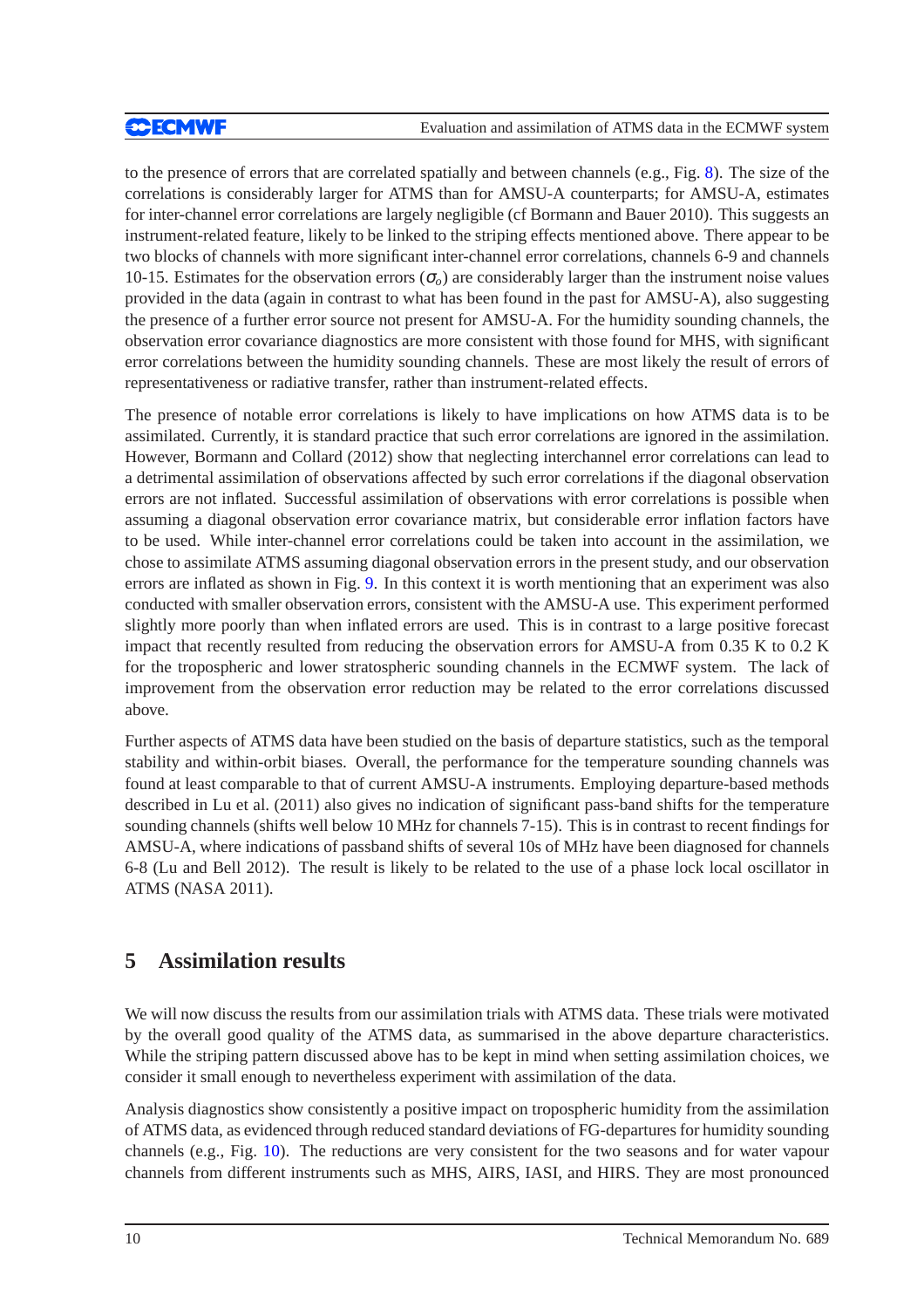



<span id="page-12-0"></span>*Figure 10: Standard deviations of FG departures for all used MHS data combined, normalised to one for the CTL experiment. Red shows statistics for the CTL, black for the ATMS experiment, over the Northern Hemisphere extra-tropics (left), Tropics (middle) and the Southern Hemisphere extra-tropics (right). Statistics are for the December-February period.*

over the Southern Hemisphere for which they are typically between 1-2 %. The smaller FG departures suggest smaller errors in the FG and hence a positive impact on short-term humidity forecasts.

For other observations, changes in the departure statistics are generally small (typically less than 0.5 % for the standard deviations of FG-departures), with a slight tendency for reduced standard deviations.

The forecast impact from the assimilation of ATMS data is overall neutral to positive (e.g., Fig. [11\)](#page-12-1). Averaged over the two seasons, the impact on the 500 hPa geopotential is significantly positive for the



<span id="page-12-1"></span>*Figure 11: a) Normalised difference in the root mean squared forecast error for the 500 hPa geopotential over the Northern Hemisphere extra-tropics as a function of forecast range (days) for the ATMS and the control experiment. Negative values show a reduction of forecast errors resulting from the assimilation of ATMS data. The vertical bars indicate 95 % confidence intervals. Each experiment has been verified against its own analysis, and the scores for the two seasons have been combined, leading to a total of 102 cases. b) As a), but for the Southern Hemisphere. c) As a), but for the 850 hPa wind forecast over the tropics. d) As c), but for the 200 hPa wind forecast.*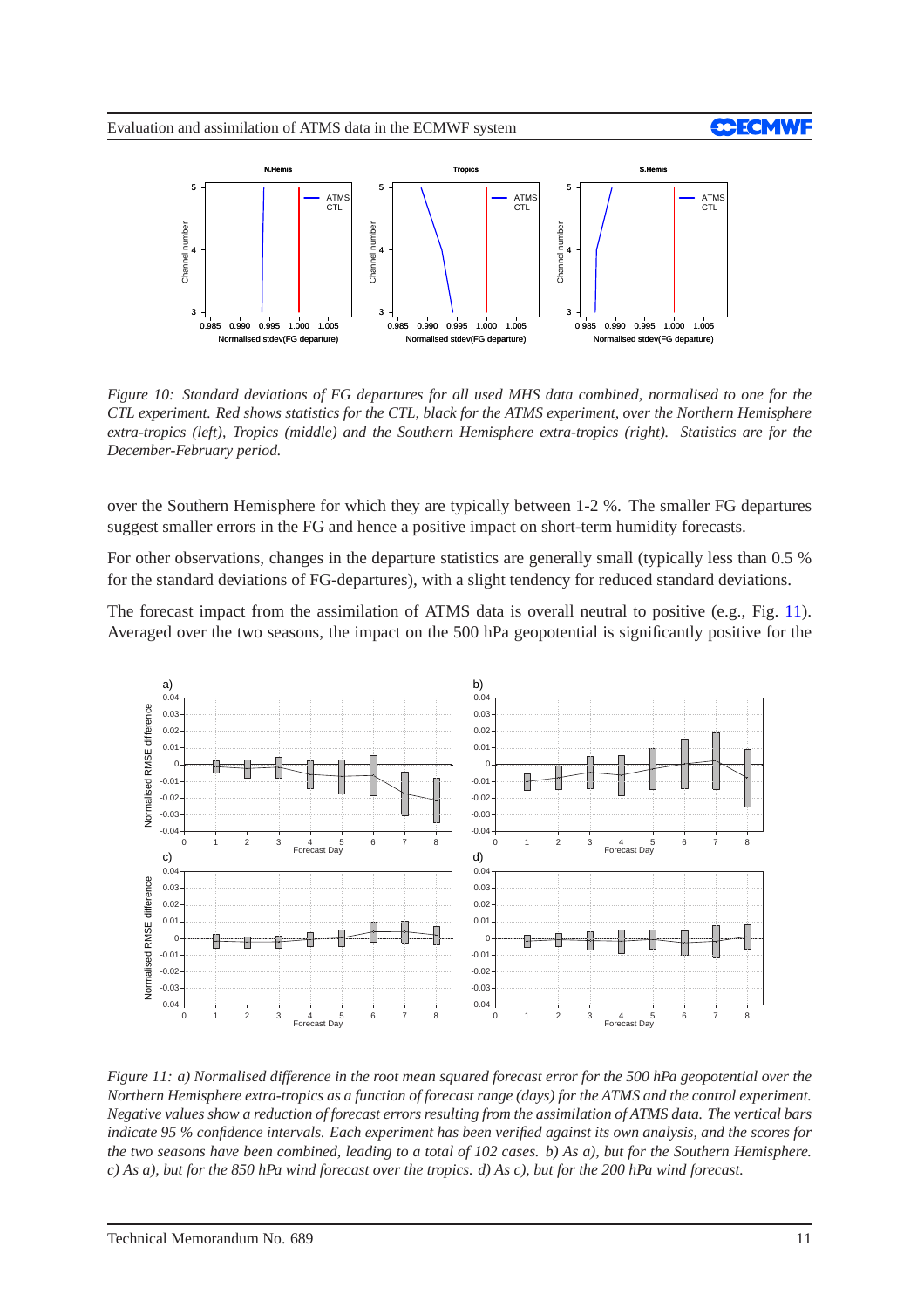|         |   |           | 15 Dec 2011 - 6 Feb 2012 |             |  |         |   |           | 28 June - 31 Aug 2012 |
|---------|---|-----------|--------------------------|-------------|--|---------|---|-----------|-----------------------|
|         |   |           | Anom.Cor.                | <b>RMSE</b> |  |         |   |           | Anom.Cor.             |
|         |   | 200hPa    |                          |             |  |         |   | 200hPa    |                       |
|         |   | 700hPa    | 884                      |             |  |         |   | 700hPa    |                       |
|         |   | 100hPa    |                          |             |  |         |   | 100hPa    |                       |
|         |   | 500hPa    | ▲▲                       |             |  |         |   | 500hPa    |                       |
|         |   | 850hPa    |                          |             |  | N.Hem   |   | 850hPa    |                       |
|         |   | 1000hPa   | 888                      |             |  |         |   | 1000hPa   |                       |
| N.Hem   |   | 200hPa    | 4999.                    |             |  |         |   | 200hPa    |                       |
|         |   | vw 850hPa |                          |             |  |         |   | vw 850hPa |                       |
|         |   | 1000hPa   | ▲▲                       | ▲▲          |  |         |   | 1000hPa   |                       |
|         |   | 100hPa    |                          |             |  |         |   | 100hPa    |                       |
|         |   | 500hPa    |                          | ▲▲          |  |         | z | 500hPa    |                       |
|         |   | 850hPa    |                          |             |  |         |   | 850hPa    |                       |
|         |   | 1000hPa   |                          |             |  |         |   | 1000hPa   |                       |
|         |   | 200hPa    |                          |             |  |         |   | 200hPa    |                       |
|         |   | 700hPa    |                          |             |  |         |   | 700hPa    |                       |
|         |   | 100hPa    | 88<br>989 A.A            |             |  |         |   | 100hPa    |                       |
|         |   | 500hPa    |                          |             |  |         |   | 500hPa    |                       |
|         |   | 850hPa    |                          |             |  |         |   | 850hPa    |                       |
|         |   | 1000hPa   |                          |             |  |         |   | 1000hPa   |                       |
| S.Hem   |   | 200hPa    |                          |             |  | S.Hem   |   | 200hPa    |                       |
|         |   | vw 850hPa |                          |             |  |         |   | vw 850hPa |                       |
|         |   | 1000hPa   | m                        | ₩           |  |         |   | 1000hPa   |                       |
|         |   | 100hPa    | ×                        | A           |  |         |   | 100hPa    |                       |
|         | Z | 500hPa    | ▲▲                       |             |  |         | z | 500hPa    |                       |
|         |   | 850hPa    | ▲▲                       |             |  |         |   | 850hPa    |                       |
|         |   | 1000hPa   | ▒▲                       | ▒▲          |  |         |   | 1000hPa   |                       |
|         |   | 200hPa    |                          | 4848        |  |         |   | 200hPa    |                       |
|         |   | 700hPa    |                          |             |  |         |   | 700hPa    |                       |
| Tropics |   | 200hPa    | 89 ASS                   |             |  | Tropics |   | 200hPa    |                       |
|         |   | vw 850hPa |                          |             |  |         |   | vw 850hPa | ▲▲                    |
|         |   | 1000hPa   |                          |             |  |         |   | 1000hPa   | ▲▲▒                   |

| 28 June<br>- 31 Aug 2012 |   |         |             |             |  |  |
|--------------------------|---|---------|-------------|-------------|--|--|
|                          |   |         | Anom.Cor.   | <b>RMSE</b> |  |  |
|                          |   | 200hPa  | ---         |             |  |  |
|                          |   | 700hPa  |             |             |  |  |
|                          |   | 100hPa  | ,,,,,,,,,,, |             |  |  |
|                          |   | 500hPa  |             |             |  |  |
|                          |   | 850hPa  | 8888 ASS    | 8884888     |  |  |
|                          |   | 1000hPa | 8888.A      | w.          |  |  |
| N.Hem                    |   | 200hPa  | 840000      | 848888      |  |  |
|                          |   | 850hPa  |             |             |  |  |
|                          |   | 1000hPa |             | erang       |  |  |
|                          |   | 100hPa  |             | 888488A     |  |  |
|                          | z | 500hPa  |             | mm          |  |  |
|                          |   | 850hPa  | amm         |             |  |  |
|                          |   | 1000hPa |             |             |  |  |
|                          |   | 200hPa  |             |             |  |  |
|                          |   | 700hPa  |             | ,,,,,,,,,,, |  |  |
|                          |   | 100hPa  | 888888888   | mmm         |  |  |
|                          |   | 500hPa  | 8888        | X.          |  |  |
|                          |   | 850hPa  |             | -33         |  |  |
|                          |   | 1000hPa | ,,,,,,,,,   |             |  |  |
| S.Hem                    |   | 200hPa  |             |             |  |  |
|                          |   | 850hPa  |             |             |  |  |
|                          |   | 1000hPa | 93939       |             |  |  |
|                          | z | 100hPa  | 8 88        |             |  |  |
|                          |   | 500hPa  | Ň.          |             |  |  |
|                          |   | 850hPa  | 88          |             |  |  |
|                          |   | 1000hPa | 22          |             |  |  |
|                          |   | 200hPa  |             | 935 ASS     |  |  |
|                          |   | 700hPa  |             |             |  |  |
| Tropics                  |   | 200hPa  |             |             |  |  |
|                          |   | 850hPa  |             | mm          |  |  |
|                          |   | 1000hPa | ∰∡          | ▲▲※         |  |  |

Symbol legend: for a given forecast step... (d: score difference, s: confidence interval width)

▲ experiment better than control statistically highly significant (the confidence bar above zero by more than its height )(d/s>3) ▴ experiment better than control statistically significant (d/s≥1)

░ experiment better than control, yet not statistically significant (d/s≥0.5)

░ not really any difference between control and experiment

 $\frac{1}{\sqrt{2}}$  experiment worse than control, yet not statistically significant (d/s≤-0.5)

▾ experiment worse than control statistically significant (d/s≤-1)

▼ experiment worse than control statistically highly significant (the confidence bar below zero by more than its height) (d/s<-3)

<span id="page-13-0"></span>*Figure 12: Scorecards for the December-February period (left, 45 cases) and the July/August period (right, 57 cases). Verification is against each experiment's own analysis. See symbol legend for further explanations.*

Southern Hemisphere in the short range and for the Northern Hemisphere in the day 7-8 range, reaching 1-2 % over a range of tropospheric levels. The forecast impact for a range of parameters over the Southern Hemisphere is more positive for the December-February period, whereas the impact in the longer range for the Northern Hemisphere is present in both seasons (Fig. [12\)](#page-13-0). There is a slight degradation for the 850 hPa temperature forecasts for day 1 and 2 over the Southern Hemisphere in the July/August experiment, not present for the other period. For humidity, the forecast verification is more difficult, as the results are highly sensitive to the choice of the verifying analysis. The observation-based evaluation of short-term forecasts presented above is considered more reliable in this regard. Nevertheless, the July/August period shows some reduction in the forecast error for upper tropospheric humidity in the tropics when verified against the own analysis.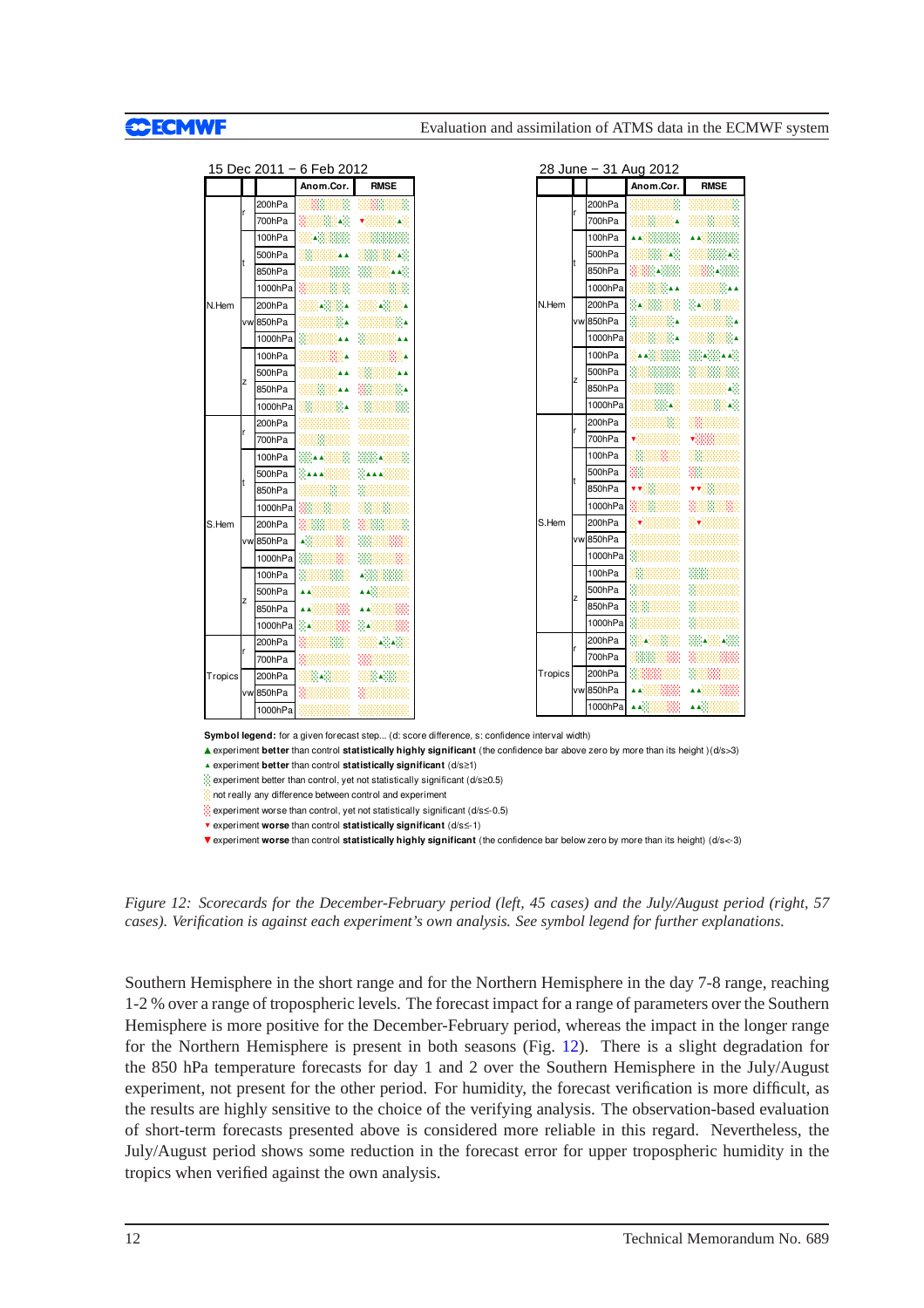Overall, the forecast impact of ATMS is very encouraging, given that the NPP orbit is currently fairly well observed in terms of microwave sounding observations, with NOAA-18, NOAA-19, and Aqua all providing AMSU-A temperature sounding capabilities, and NOAA-18 and NOAA-19 also featuring MHS instruments. It appears that the additional observations and their resulting influence of reducing analysis uncertainty are still providing benefit in the assimilation system.

## **6 Conclusions**

This memorandum reports on the first experiences at ECMWF with ATMS data, both in terms of the contribution to the calibration/validation exercise, and extended assimilation trials. The main findings are:

- The instrument appears to be performing well, with noise values well within specifications and, after averaging, comparable to or better than current AMSU-A and MHS instruments.
- Scan-biases are much smoother than commonly found for AMSU-A, even before antenna pattern correction, allowing the outer scan positions to be included in the assimilation. Together with the wider swath this leads to a significantly improved coverage of usable observations with ATMS compared to AMSU-A.
- Small scanline-dependent biases have been identified, visible as striping effects in maps of FGdepartures for higher channels. Also, there are some indications of larger inter-channel and spatial error correlations for ATMS than for AMSU-A, and this aspect is likely to be linked to the striping artifacts.
- The analysis and forecast impact is neutral to positive, with significantly positive impact at the short-range over the Southern Hemisphere, and at the longer range over the Northern Hemisphere. The striping effect does not preclude successful assimilation of the data.

The forecast impact results from these initial experiments are encouraging, especially given the number of observations already assimilated from similar orbits. The results highlight again that additional microwave sounding data still gives further benefits in terms of forecast skill, even when data from three or more orbits are already present, consistent with earlier results reported in Bormann (2010) and Di Tomaso and Bormann (2011). The positive forecast impact led to an operational assimilation of ATMS data at ECMWF from 26 September 2012 onwards.

The use of ATMS data at ECMWF is likely to be extended and refined as we gain further experience with the data. Surface-sensitive channels are currently assimilated over sea only, and this should be extended to an assimilation over land following approaches described in Krzeminski et al. (2008) and Di Tomaso and Bormann (2012). Quality-control procedures may need to be refined, for instance, bearing in mind the scale-mismatch between the quality control channels 1 and 2 and the other assimilated sounding channels. Also, ATMS data are still subject to refinements, with potential for improvements regarding the striping effect described here, and some alterations to the bias pattern once antenna pattern corrections are developed.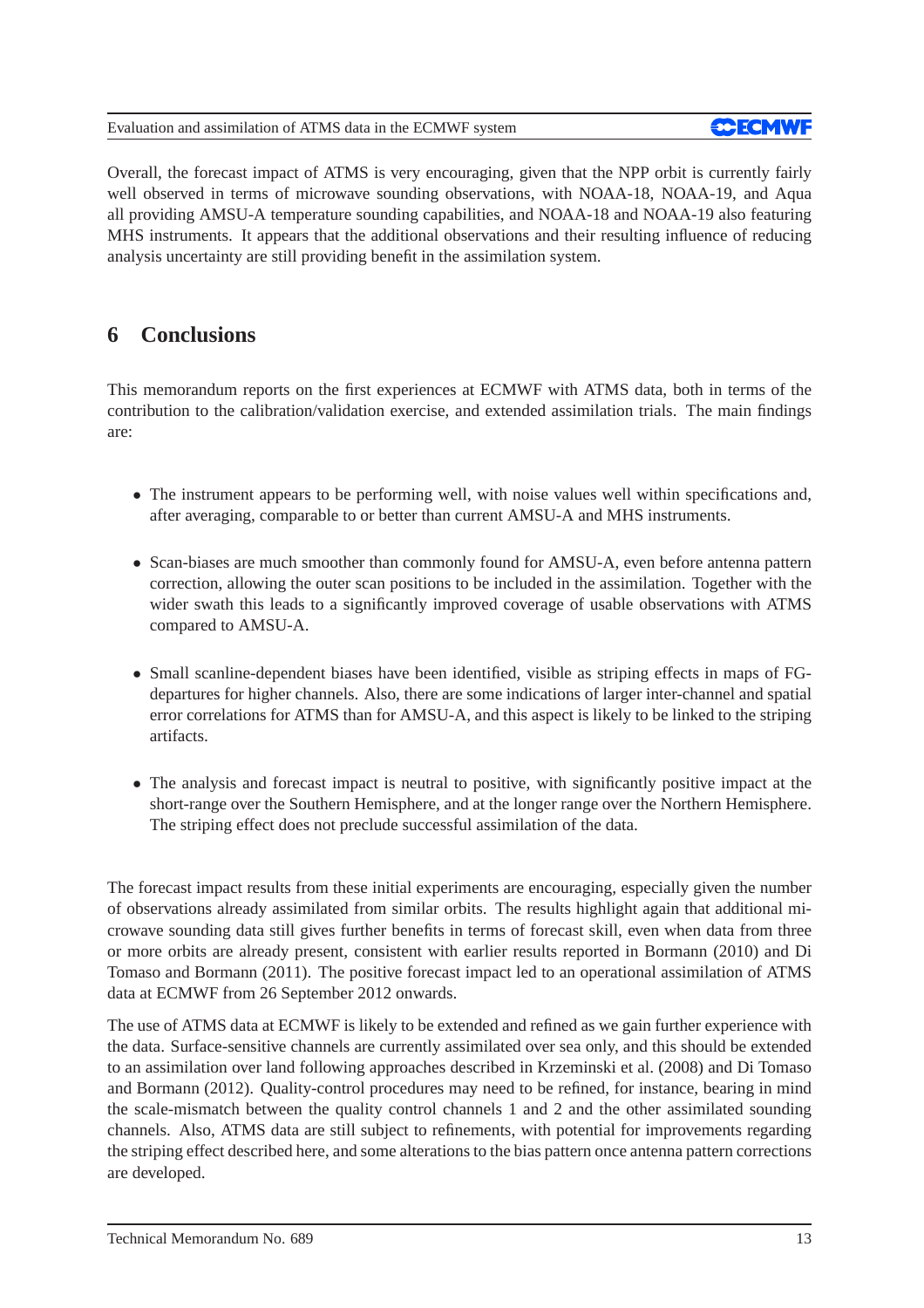## **Acknowledgments**

We are grateful for the assistance from Steve Swadley (NRL) and Nigel Atkinson (Met Office) regarding obtaining and processing ATMS data before the routine dissemination to European users started. Ioannis Mallas' contribution in processing the data is also gratefully acknowledged. Qifeng Lu kindly provided the estimates for passband shifts for ATMS data.

## **References**

- Bell, W., N. Bormann, T. McNally, S. English, Q. Lu, C. Peubey, A. Booton, and N. Atkinson, 2011: Preparations for the assessment of NPP data at ECMWF and the Met Office. In Proc. of 2011 EUMETSAT Meteorological Satellite Conference, Oslo, Norway, [available online: http://www.eumetsat.int/Home/Main/AboutEUMETSAT/Publications/ConferenceandWorkshop Proceedings/2011/groups/cps/documents/document/pdf\_conf\_p59\_s4\_04\_bell\_v.pdf].
- Bell, W., S. English, B. Candy, N. Atkinson, F. Hilton, N. Baker, S. Swadley, W. Campbell, N. Bormann, G. Kelly, and M. Kazumori, 2008: The assimilation of SSMIS radiances in Numerical Weather Prediction models. *IEEE Trans. Geosci. Remote Sensing*, **46**, 884–900.
- Bennartz, R., A. Thoss, A. Dybbroe, and D. B. Michelson, 2002: Precipitation analysis using the Advanced Microwave Sounding Unit in support of nowcasting applications. *Meteorol. Appl.*, **9**, 177–189, doi:10.1017/S1350482702002037.
- Bormann, N., 2010: Assimilation of NOAA-19 data the pinnacle of ATOVS data at ECMWF? In Proceedings of the 17th international TOVS study conference, Monterey, USA, [http://cimss.ssec.wisc.edu/itwg/itsc/itsc17/papers/bormann niels–718.pdf].
- Bormann, N., and P. Bauer, 2010: Estimates of spatial and inter-channel observation error characteristics for current sounder radiances for NWP, part I: Methods and application to ATOVS data. *Q. J. R. Meteorol. Soc.*, **136**, 1036–1050.
- Bormann, N., and A. Collard, 2012: Experimentation with inter-channel error correlations with AIRS and IASI at ECMWF. In Proceedings of the 18th international TOVS study conference, Toulouse, France.
- Collard, A., J. Derber, R. Treadon, N. Atkinson, J. Jung, and K. Garrett, 2012: Toward assimilation of CrIS and ATMS in the NCEP Global Model. In Proceedings of the 18th international TOVS study conference, Toulouse, France.
- Dee, D., 2004: Variational bias correction of radiance data in the ECMWF system. In ECMWF Workshop on Assimilation of High Spectral Resolution Sounders in NWP, ECMWF, Reading, UK, 97–112.
- Di Tomaso, E., and N. Bormann, 2011: Assimilation of ATOVS radiances at ECMWF: first year EU-METSAT fellowship report. EUMETSAT/ECMWF Fellowship Programme Research Report 22, ECMWF, Reading, U.K., 27 pp.
- Di Tomaso, E., and N. Bormann, 2012: Assimilation of ATOVS radiances at ECMWF: second year EU-METSAT fellowship report. EUMETSAT/ECMWF Fellowship Programme Research Report 23, ECMWF, Reading, U.K., 27 pp.
- Doherty, A., and Coauthors, 2012: Early analysis of ATMS data at the Met Office. In Proceedings of the 18th international TOVS study conference, Toulouse, France.
- Eyre, J., 2012: Impact studies with satellite observations at the Met Office. In Fifth WMO Workshop on the Impact of Various Observing Systems on Numerical Weather Prediction, Sedona (USA), WMO, [http://www.wmo.int/pages/prog/www/OSY/Reports/NWP–5 Sedona2012.html].